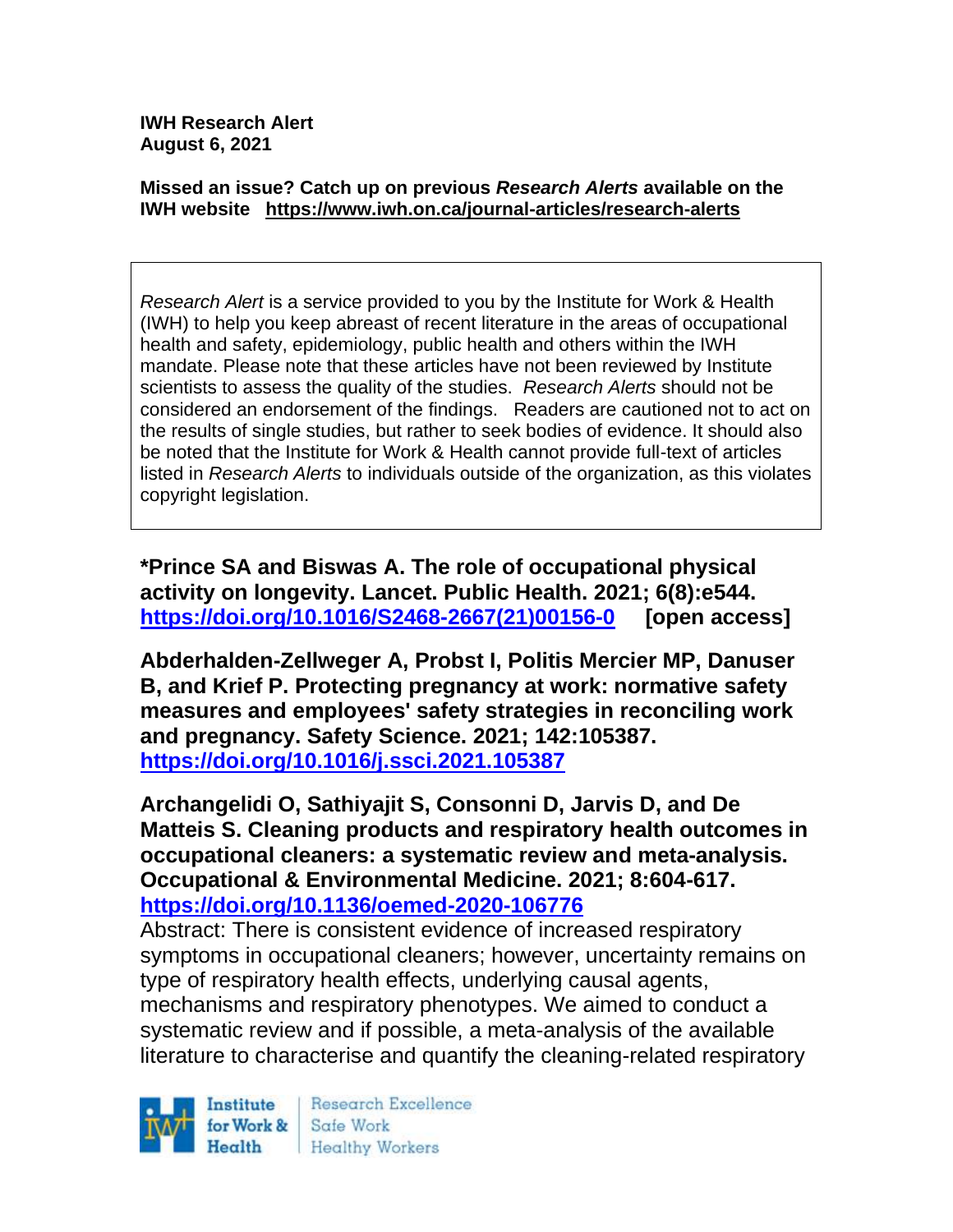health effects. We searched MEDLINE and EMBASE databases and included studies that evaluated the association of any respiratory health outcome with exposure to cleaning occupation or products in occupational cleaners. A modified GRADE was used to appraise the quality of included studies. We retrieved 1124 articles, and after applying our inclusion criteria, 39 were selected for the systematic review. We performed a meta-analysis of the 21 studies evaluating asthma which showed a 50% increased pooled relative risk in cleaners (meta-relative risk (RR)=1.50; 95% CI 1.44 to 1.56). Population-based cross-sectional studies showed more stable associations with asthma risk. No evidence of atopic asthma as dominant phenotype emerged. Also, we estimated a 43% increased risk (meta-RR=1.43; 95% CI 1.31 to 1.56) of chronic obstructive pulmonary disease. Evidence for associations with bronchial-hyperresponsiveness, lung function decline, rhinitis, upper and lower respiratory tract symptoms was weaker. In our systematic review and meta-analysis, we found that working as a cleaner is associated with an increased risk of reversible and even irreversible obstructive airway diseases. All studies lacked quantitative exposure assessment to cleaning products; this would help elucidate underlying causal agents and mechanisms. Exposure control and respiratory surveillance among cleaners is warranted to prevent the associated respiratory health burden. Trial registration number: CRD4201705915.

#### **Borri N, Drago F, Santantonio C, and Sobbrio F. The "Great Lockdown": inactive workers and mortality by Covid-19. Health Economics. 2021; [epub ahead of print]. <https://doi.org/10.1002/hec.4383>**

Abstract: In response to the Covid-19 outbreak, the Italian Government imposed an economic lockdown on March 22, 2020, and ordered the closing of all non-essential economic activities. This paper estimates the causal effects of this measure on mortality by Covid-19 and on mobility patterns. The identification of the causal effects exploits the variation in the active population across municipalities induced by the economic lockdown. The difference-indifferences empirical design compares outcomes in municipalities above and below the median variation in the share of active population before and after the lockdown within a province, also

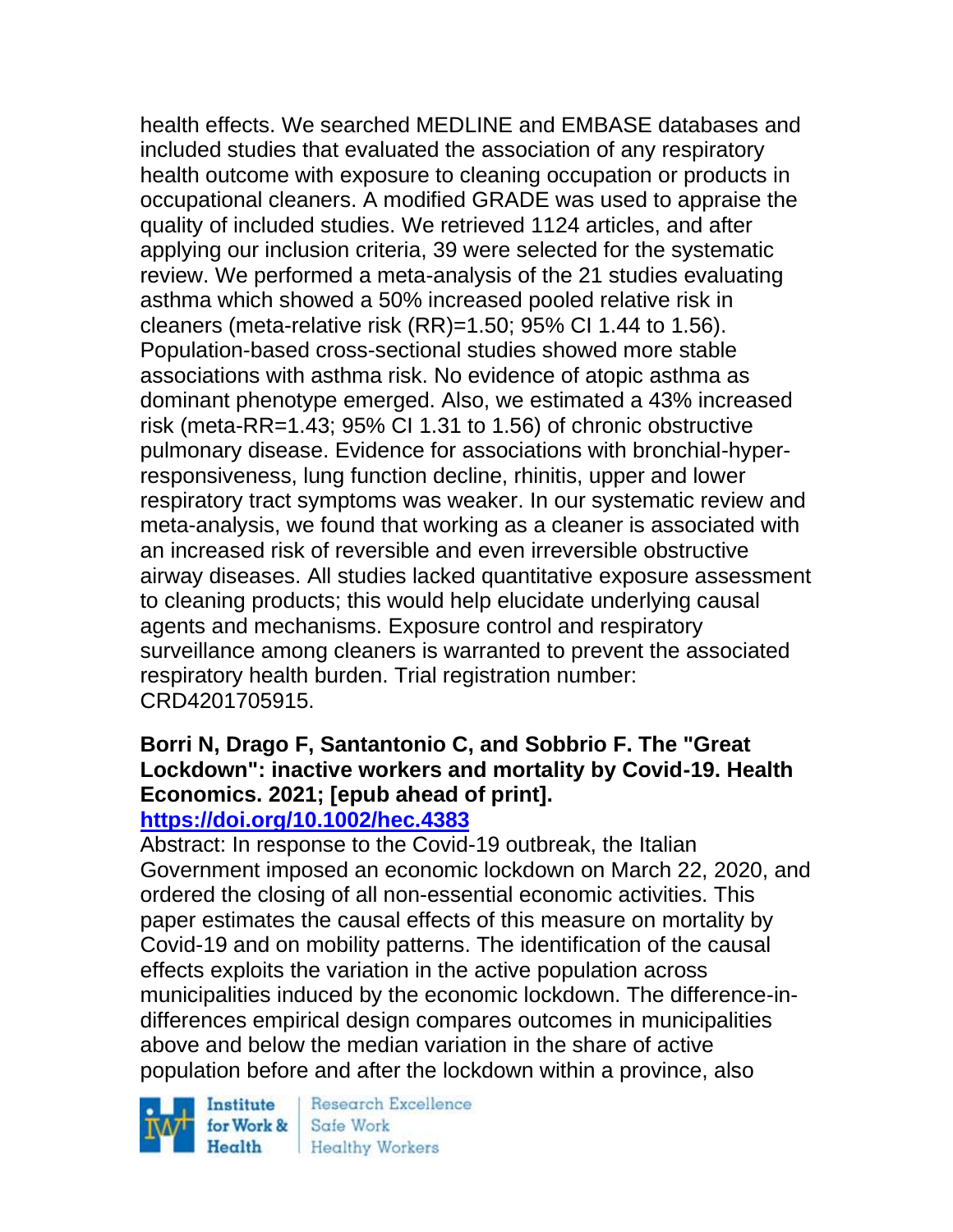controlling for municipality-specific dynamics, daily shocks at the provincial level, and municipal unobserved characteristics. Our results show that the intensity of the economic lockdown is associated with a statistically significant reduction in mortality by Covid-19 and, in particular, for age groups between 40 and 64 and older (with larger and more significant effects for individuals above 50). Back of the envelope calculations indicate that 4793 deaths were avoided, in the 26 days between April 5 and April 30, in the 3518 municipalities which experienced a more intense lockdown. Several robustness checks corroborate our empirical findings

**Cmar JL and McDonnall MC. Long-term effects of a job search intervention for transition-age youth with visual impairments. Journal of Vocational Rehabilitation. 2021; 55(1):91-105. <https://doi.org/10.3233/JVR-211149>** 

**Cockayne S, Fairhurst C, Frost G, Liddle M, Cunningham-Burley R, Zand M, et al. Slip-resistant footwear reduces slips among National Health Service workers in England: a randomised controlled trial. Occupational & Environmental Medicine. 2021; 78(7):472-478.** 

**<https://doi.org/10.1136/oemed-2020-106914> [open access]** Abstract: Objectives: Assess the effectiveness of 5\* GRIP-rated slipresistant footwear in preventing slips in the workplace compared to usual footwear (control group). Methods: A multicentre, randomised controlled trial; 4553 National Health Service (NHS) staff were randomised 1:1 to the intervention group (provided with 5\* GRIPrated slip-resistant footwear) or the control group. The primary outcome of incidence rate of self-reported slips in the workplace over 14 weeks was analysed using a mixed-effects negative binomial model. Secondary outcome measures included incidence rate of falls from a slip, falls not from a slip, proportion of participants reporting a slip, fall or fracture and time to first slip and fall. Results: 6743 slips were reported: 2633 in the intervention group (mean 1.16 per participant, range 0 to 36) and 4110 in the control group (mean 1.80 per participant, range 0 to 83). There was a statistically significant reduction in slip rate in the intervention group relative to the control group (incidence rate ratio (IRR) 0.63, 95% CI 0.57 to 0.70, p<0.001). Statistically significant differences, in favour of the intervention group,

Institute Health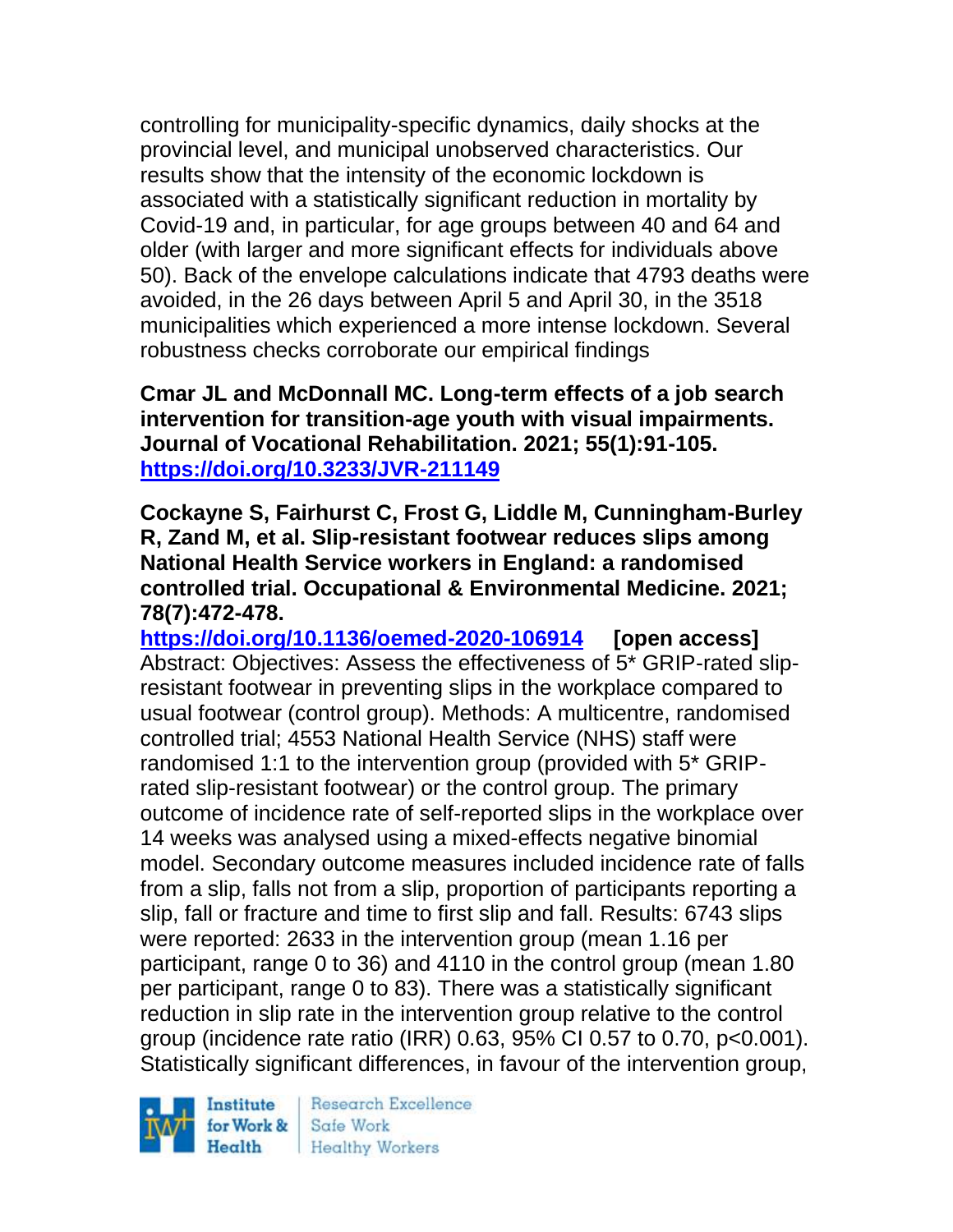were observed in falls from a slip (IRR 0.51, 95% CI 0.28 to 0.92, p=0.03), the proportion of participants who reported a slip (OR 0.58, 95% CI 0.50 to 0.66, p<0.001) or fall (OR 0.73, 95% CI 0.54 to 0.99, p=0.04) and time to first slip (HR 0.73, 95% CI 0.67 to 0.80, p<0.001). Conclusions: The offer and provision of 5\* GRIP-rated footwear reduced slips in NHS staff in the workplace. Trial registration number: ISRCTN33051393.

### **Delp L, Cole B, Lozano G, and Riley K. Worker injuries in southern California's warehousing industry: how to better protect workers in this burgeoning industry? New Solutions. 2021; 31(2):178-192.**

# **<https://doi.org/10.1177/10482911211017445>**

Abstract: Dangerous conditions and worker injuries in the rapidly growing warehousing industry have gained attention in recent years, with accounts typically drawing on worker reports and investigative journalism. We analyzed workers' compensation injury claims and California Division of Occupational Safety and Health (Cal/OSHA) citations in Southern California's large warehousing sector. Claims increased from 2014 to 2018, with a majority of injuries caused by repetitive motion, lifting and other ergonomic risk factors. Cal/OSHA cited employers for violating standards to protect workers from unsafe vehicle operations, dangerous machinery and equipment, and falls; and for failing to implement injury prevention programs. These citations address the causes of some worker injuries; however, no Cal/OSHA citations were issued for violating the state's Repetitive Motion Injuries prevention standard. Nor do enforcement activities address the underlying causes highlighted by workers-high production quotas and a relentless work pace-that characterize the industry. We discuss the value and limitations of our approach and the implications of our results

**Galanti T, Guidetti G, Mazzei E, Zappala S, and Toscano F. Work from home during the COVID-19 outbreak: the impact on employees' remote work productivity, engagement, and stress. Journal of Occupational & Environmental Medicine. 2021; 63(7):e426-e432.** 

**<https://doi.org/10.1097/JOM.0000000000002236> [open access]** Abstract: OBJECTIVE: The COVID-19 pandemic made working from

Institute for Work & Safe Work Health

Research Excellence Healthy Workers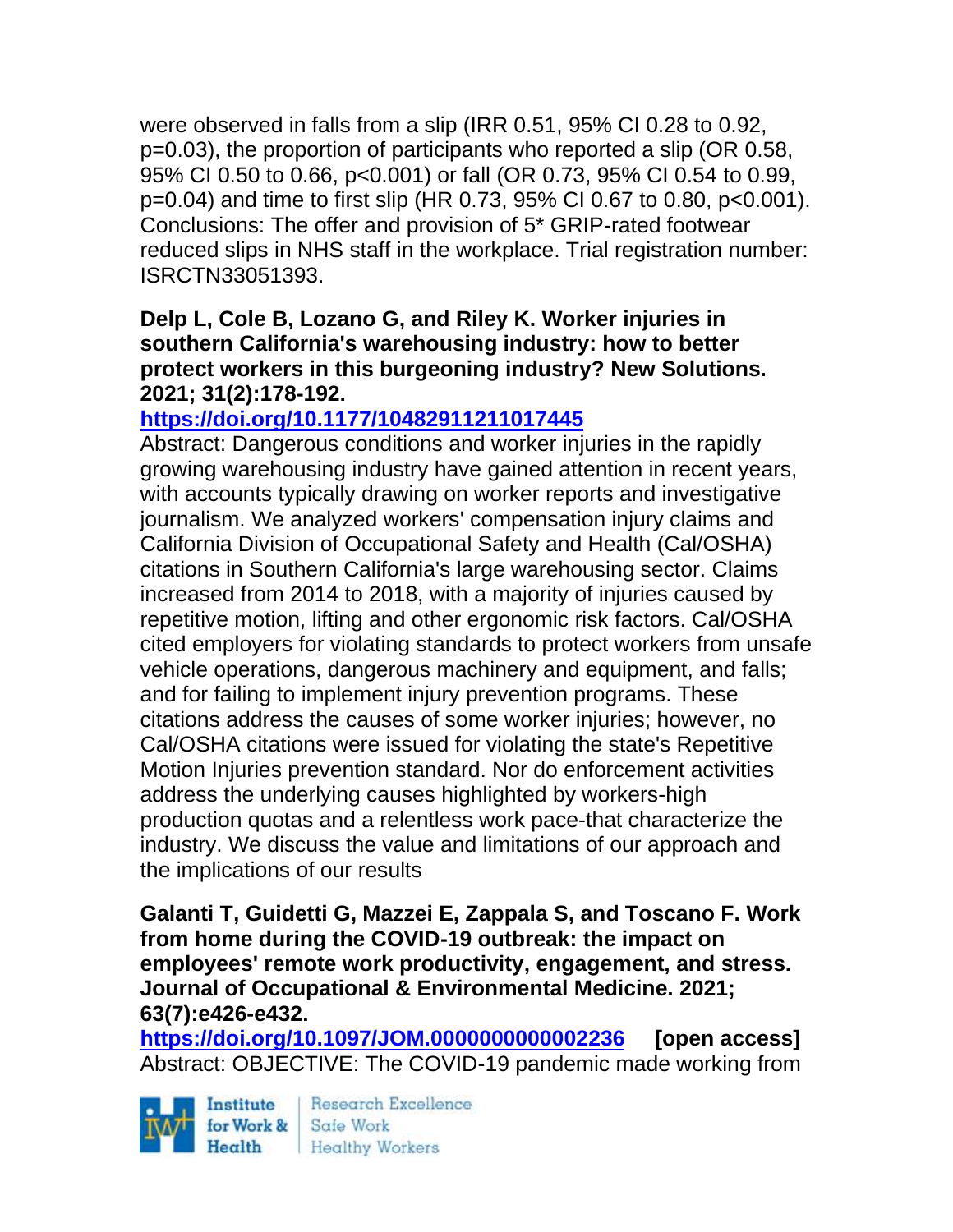home (WFH) the new way of working. This study investigates the impact that family-work conflict, social isolation, distracting environment, job autonomy, and self-leadership have on employees' productivity, work engagement, and stress experienced when WFH during the pandemic. METHODS: This cross-sectional study analyzed data collected through an online questionnaire completed by 209 employees WFH during the pandemic. The assumptions were tested using hierarchical linear regression. RESULTS: Employees' family-work conflict and social isolation were negatively related, while self-leadership and autonomy were positively related, to WFH productivity and WFH engagement. Family-work conflict and social isolation were negatively related to WFH stress, which was not affected by autonomy and self-leadership. CONCLUSION: Individualand work-related aspects both hinder and facilitate WFH during the COVID-19 outbreak

## **Jin H, Chen Y, Fu Q, and Qu Q. Occupational risk factors of contracting COVID-19 among health workers: a systematic review. Work. 2021; 69(3):721-734.**

# **<https://doi.org/10.3233/WOR-210477>**

Abstract: BACKGROUND: With the spread of COVID-19 and the worsening global prevention and control situation, the risk of infection faced by health workers has been unprecedented. It is necessary to fully understand the occupational risks of health workers to protect them and reduce their risk of infection. OBJECTIVE: This study aimed to obtain comprehensive and detailed information on occupational risk factors of infectious diseases for HWs in different dimensions and to propose control strategies for three risk dimensions to protect HWs who are at high risk of infection during the pandemic. METHODS: A total number of 619 articles published from 2010 to 2021 were searched to conduct bibliometric analysis, which were retrieved in the Web of Science database with defined search terms. There were 26 articles met the criteria, and they were screened to identify occupational risk factors. RESULTS: We conducted an analysis of cited institutions, co-citation network analysis of journals, and references from bibliometric analysis. Nine risk factors were extracted, and they were classified and sorted into three dimensions. Infection control strategies for each dimension were proposed. CONCLUSIONS: The risk of infection faced by HWs

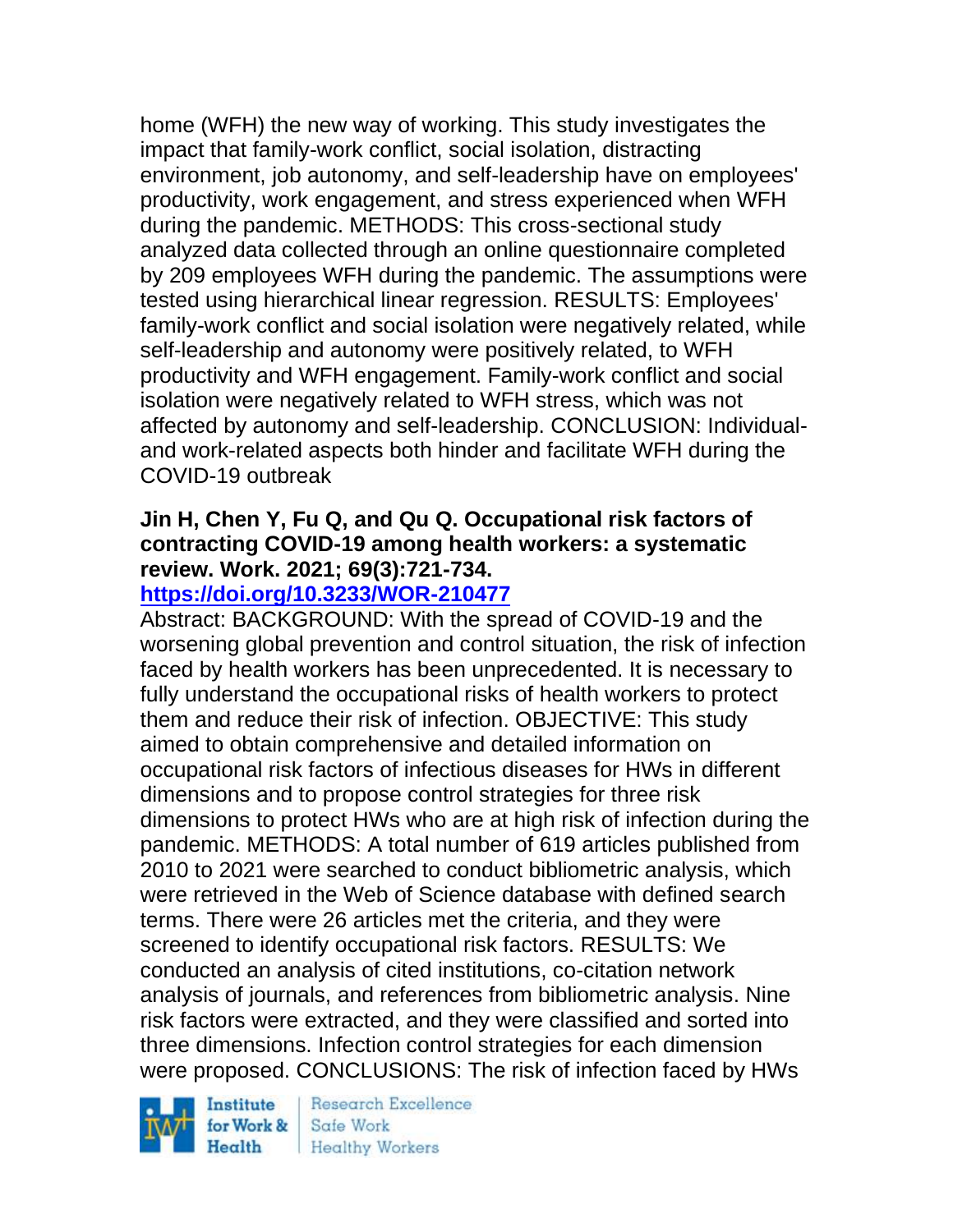is unprecedented. Medical institutions should pay more attention to the nine risk factors that we identified and use the three risk dimensions to carry out risk identification and infection control to reduce the infection risk of HWs and protect them better

### **Johansson MK and Rissanen R. Interventions for return to work following work-related injuries among young adults: a systematic literature review. Work. 2021; 69(3):795-806. <https://doi.org/10.3233/WOR-205028>**

Abstract: OBJECTIVE: To provide a review of current knowledge about interventions aimed to facilitate young adults to return to work following work-related injuries. METHODS: A systematic review of published literature from the year 2010 and onwards was conducted to identify studies examining return to work interventions for young adults (aged 19-29) following work-related injuries using PubMed and Web of Science. Two reviewers conducted the screening process and assessed the study quality using the National Heart, Lung, and Blood Institute assessment tool for Observational Cohort and Cross-Sectional studies. Due to wide heterogeneity and small number of studies retained post-screening, a descriptive summary analysis of the included studies was conducted. RESULTS: No studies were identified that focused exclusively on interventions for young adults. However, two studies, in which an age category of young adults was available, were included and assessed for quality. The study populations were primarily suffering from work-related injuries in the lower back or lower limbs. Both studies revealed that return to work interventions using a case manager coordinating and providing consultation, advice, and risk management to multidisciplinary teams was associated with lower sick leave days. CONCLUSIONS: Despite the emerging evidence that young adults have higher rates of workrelated injuries compared to older colleagues, information concerning work-related injuries and return to work interventions specifically targeting young workers is still lacking. Further research is therefore needed to develop and evaluate return to work interventions for the population of young adults

## **Kowalsky RJ, Hergenroeder AL, and Barone Gibbs B. Acceptability and impact of office-based resistance exercise breaks. Workplace Health & Safety. 2021; 69(8):359-365.**

Institute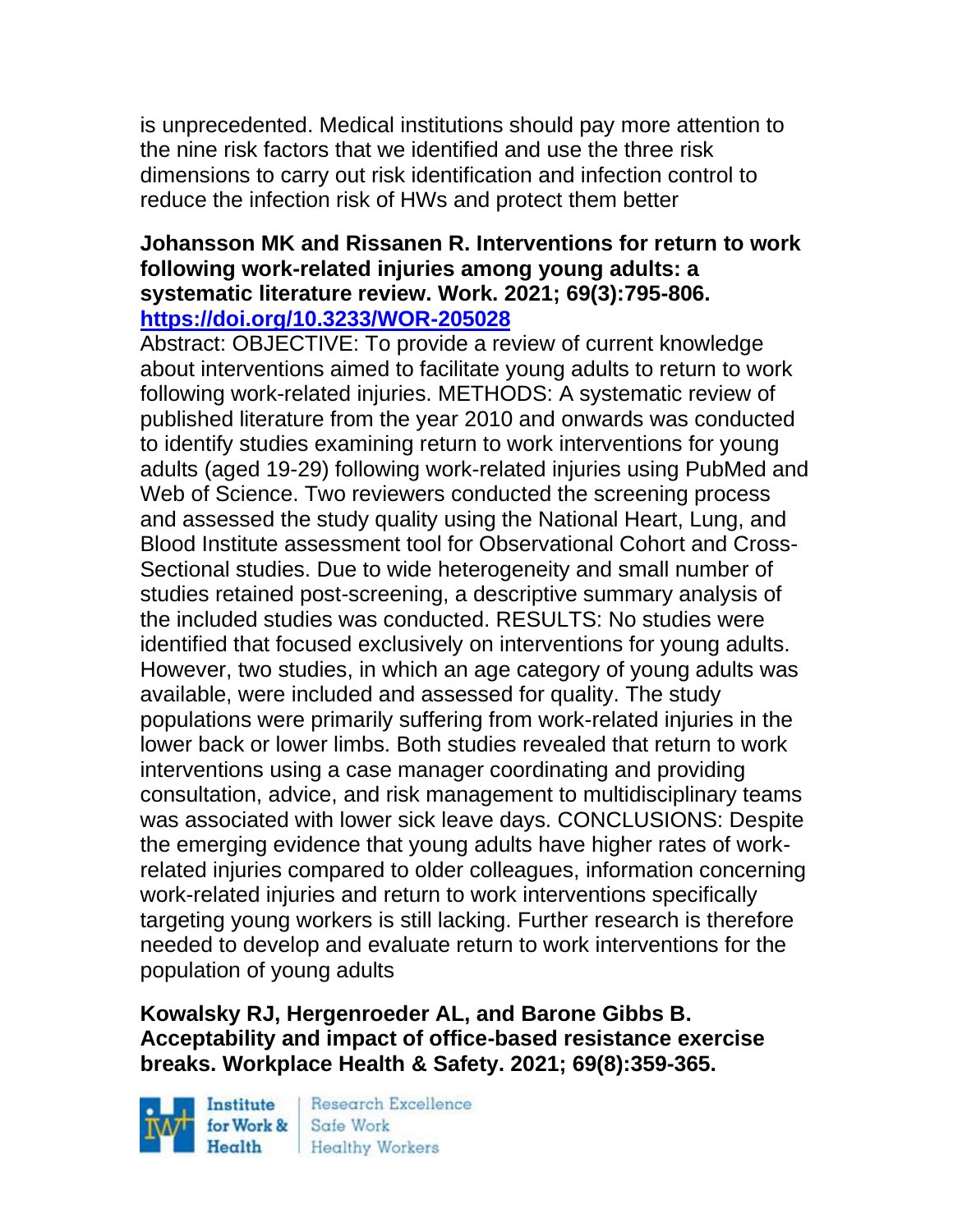# **<https://doi.org/10.1177/2165079920983820>**

Abstract: background: Breaking up sedentary behavior with standing or walking can decrease discomfort, fatigue, and sleepiness. However, less is known about acceptability and impact of resistance exercise breaks on these outcomes. Therefore, we evaluated the acceptability of resistance exercise breaks and their influence on discomfort, physical and mental fatigue, and sleepiness during occupational sitting. Methods: Workers completed two 4-hour conditions in random order: prolonged sitting (SIT) and sitting with hourly resistance exercise breaks (REX). All outcomes were measured at baseline and every hour thereafter with five total breaks. Linear mixed models evaluated overall condition effects and differences at each hour. Cohen's d estimated magnitudes of effect. Acceptability was assessed via questionnaire after the REX condition and reported as percentages. Findings: Fourteen adults (age: 53.4 ± 9.5 years, body mass index [BMI]:  $30.9 \pm 4.8$  kg/m2) were enrolled. Although ratings of discomfort, fatigue, and sleepiness were typically lower during REX as compared with SIT, overall outcomes were not significantly different between conditions ( $p > .05$ ). However, a significant reduction in mental fatigue at hour 4 in favor of the REX condition ( $\beta$  = -0.48 log-points,  $p < .05$ , d = 0.37) was observed. Program acceptability questions revealed the majority (>50%) of participants reported a "4" or "5" on a 5-point Likert-type scale for all questions, indicating high acceptability for implementation. Conclusions/application to practice: Resistance exercise breaks had high acceptability and provided preliminary evidence of improving ratings of mental fatigue. More research is needed to better understand the role of resistance training to reduce sedentary behavior.

**Liu R, Mou X, and Liu HC. Occupational health and safety risk assessment based on combination weighting and uncertain linguistic information: method development and application to a construction project. IISE Transactions on Occupational Ergonomics and Human Factors. 2020; 8(4):175-186. <https://doi.org/10.1080/24725838.2021.1875519>** 

Abstract: OCCUPATIONAL APPLICATIONS Occupational hazards and work-related accidents are a substantial problem in countries around the world. Therefore, it is of great importance to develop

Institute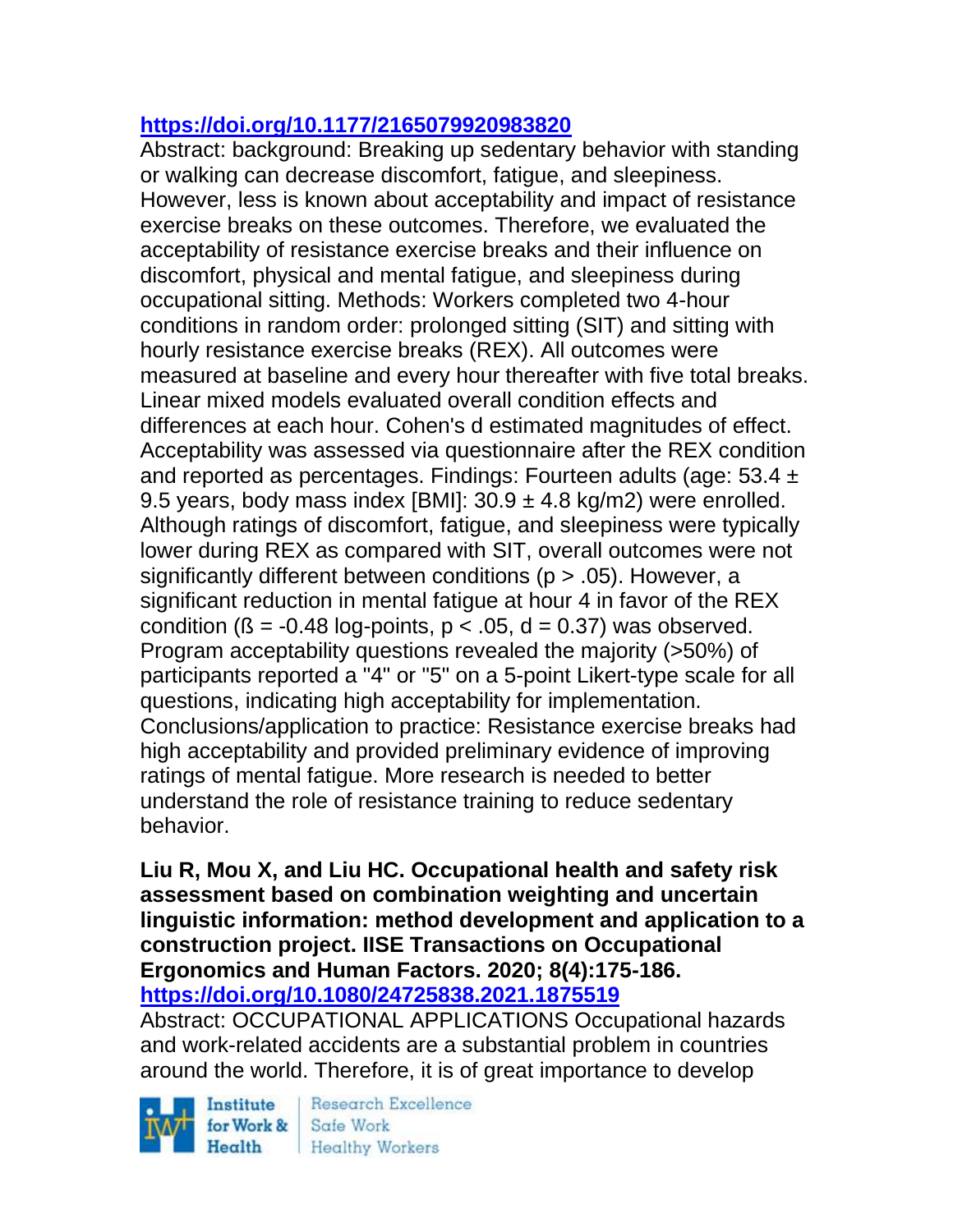appropriate techniques to assess and reduce the risk of occupational hazards. In many situations, however, exact data are inadequate to model real-life scenarios, because of the complexity of occupational health and safety (OHS) risk assessment problems. We present a new OHS risk assessment model to assess and rank the risk of occupational hazards based on combination weighting and uncertain linguistic information. Moreover, a practical example of a shopping mall construction project is given to illustrate the effectiveness of the proposed model. The new model was found to provide a useful, practical, and flexible way for risk evaluation in OHS. In particular, it offered a new method for capturing domain expert opinions and prioritizing potential occupational hazards to improve the health and safety of workers

**Newaz MT, Ershadi M, Jefferies M, and Davis P. Assessing safety management factors to develop a research agenda for the construction industry. Safety Science. 2021; 142:105396. <https://doi.org/10.1016/j.ssci.2021.105396>** 

**Oraison HM and Kennedy GA. The effect of social support in chronic back pain: number of treatment sessions and reported level of disability. Disability and Rehabilitation. 2021; 43(11):1526-1531.** 

**<https://doi.org/10.1080/09638288.2019.1668969>** 

Abstract: Background: Chronic back pain is characterized by its duration and poor response to medical interventions and is a major health problem. Treatment up-take, adherence, and social support are key issues and are vital for recovery and functionality. However, there is limited research on the role of social support and treatment uptake and adherence for chronic back pain. Aim: The aim of this study was to explore the impact of social support in terms of treatment uptake and adherence in chronic back pain patients in Australia. Methods: Two hundred and one adult men and women completed a battery of questionnaires that assessed levels of social support and disability and treatment uptake and adherence. Results: Stepwise multiple regression predicting treatment participation, produced a significant model that included participant's age and level of social support and accounted for 14% of the variance,  $F(2,179) =$ 14.10,  $p < 0.001$ , adj R2 = 0.14. Life control, affective distress and

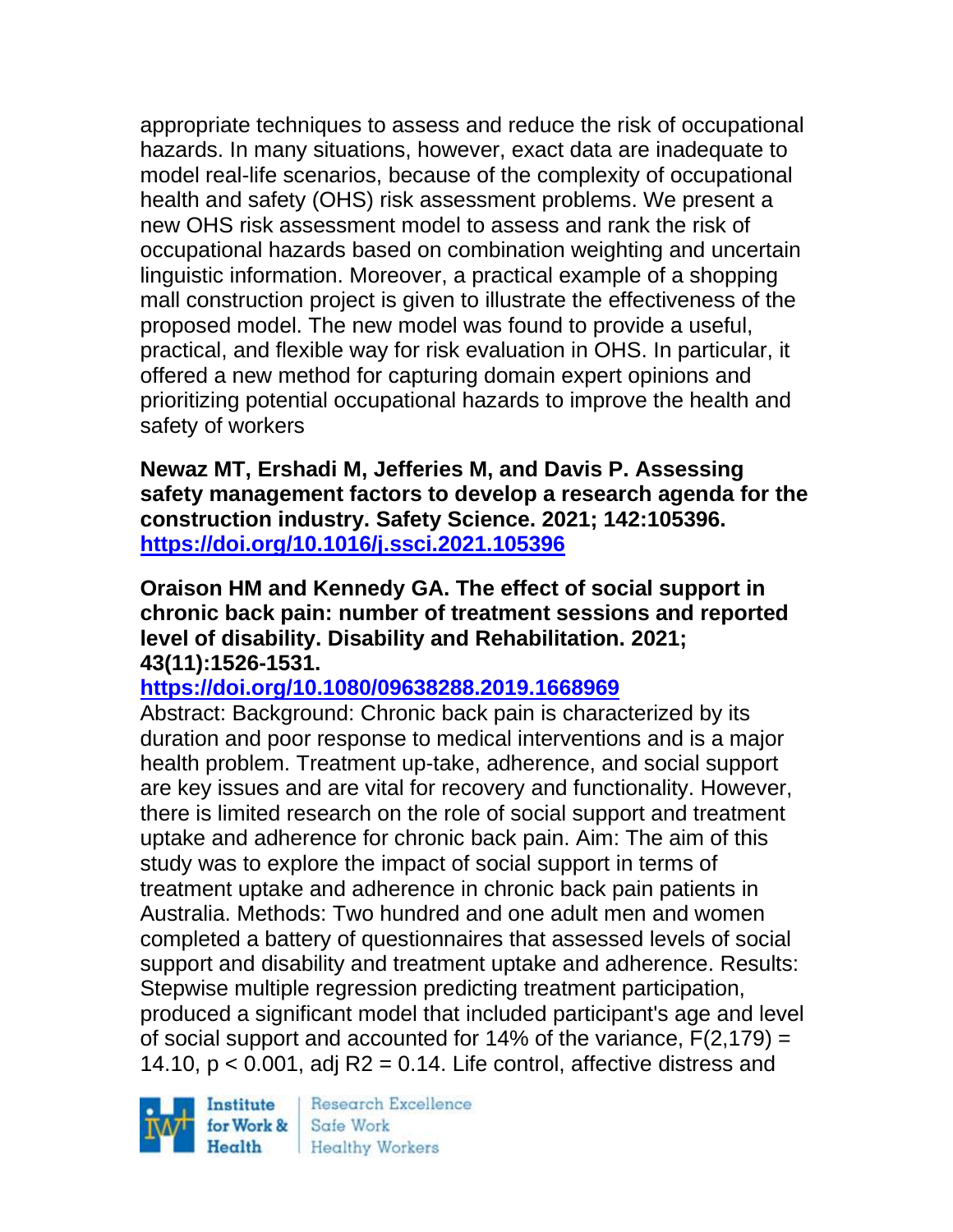level of social support scores accounted for 26% of the variance in disability levels  $F(3,179) = 21.42$ ,  $p < 0.001$ , adj R2 = 0.26. Conclusion: The findings indicated that age, social support had a significant positive effect on the number of treatment sessions attended by participants and that life control, affective distress, and level of social support were negatively related to disability levels. The findings support interdisciplinary approaches, including social interventions as important part of any chronic back pain treatment. Implications for rehabilitation Chronic back pain does not respond well to traditional rehabilitation methods based on the Medical Model. Social support has a significant impact on treatment adherence and disability. This study measures perceived social support from an emotional and instrumental perspective. Social support interventions as part of a multidisciplinary approach would be beneficial in the experience of chronic back pain.

#### **Reeb-Whitaker C, LaSee CR, and Bonauto DK. Surveillance of work-related asthma including the emergence of a cannabisassociated case series in Washington State. Journal of Asthma. 2021; [epub ahead of print].**

## **<https://doi.org/10.1080/02770903.2021.1955379>**

Abstract: Objective: We conducted surveillance for work-related asthma (WRA) in Washington State to identify the industry sectors and asthma exposures most commonly affecting injured workers and in need of prevention activities. Methods: Using workers' compensation data as the primary data source, valid cases were classified as work-aggravated asthma (WAA) or new onset asthma that includes occupational asthma (OA) and reactive airways dysfunction syndrome (RADS). The source of exposure that caused the worker's asthma, their industry and occupation were determined. Results: There were 784 valid work-related asthma cases identified for the period 2

**Shakerian S, Habibnezhad M, Ojha A, Lee G, Liu Y, Jebelli H, et al. Assessing occupational risk of heat stress at construction: a worker-centric wearable sensor-based approach. Safety Science. 2021; 142:105395.**

**<https://doi.org/10.1016/j.ssci.2021.105395>** 



**Research Excellence Healthy Workers**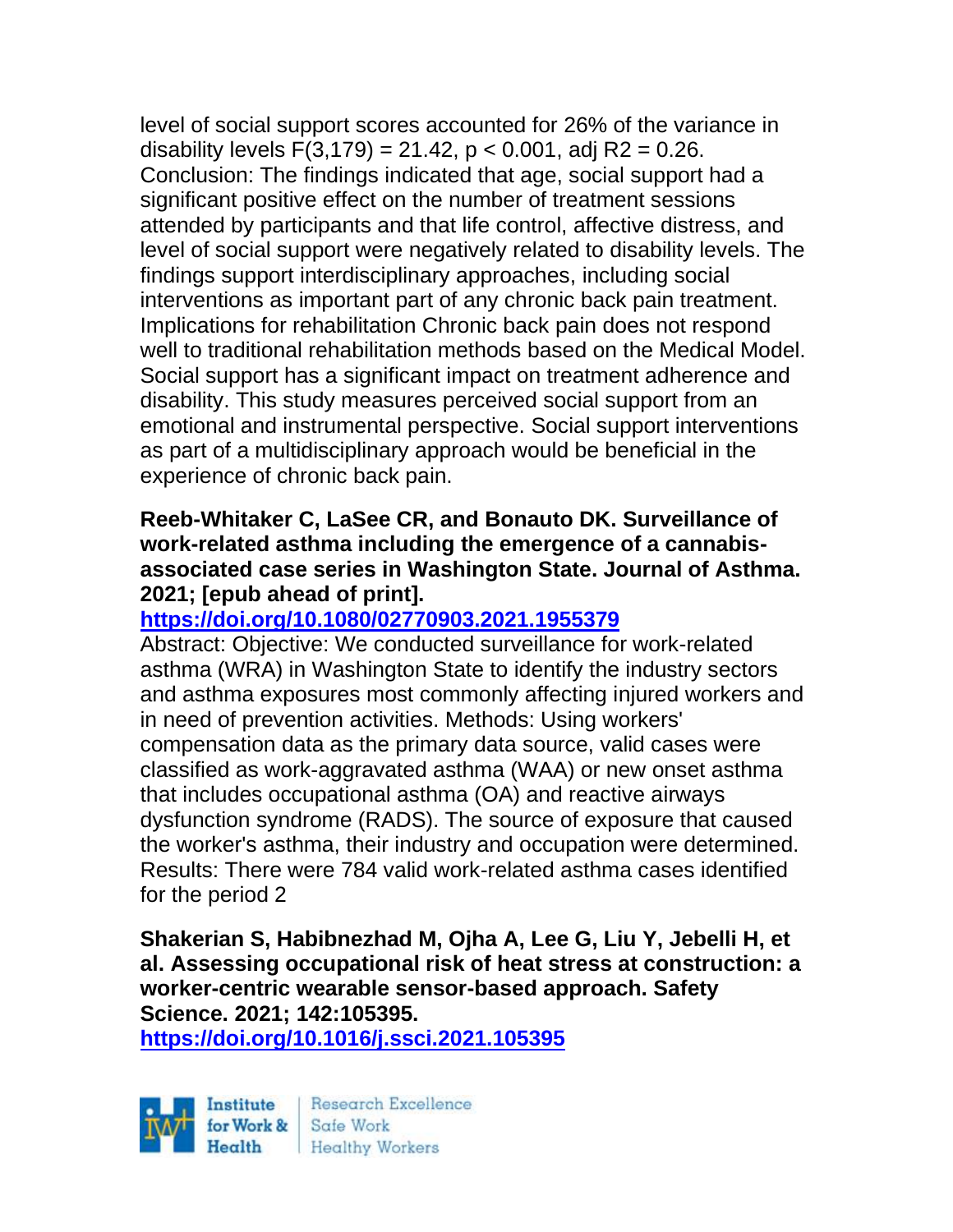**Sippli K, Schmalzried P, Rieger MA, and Voelter-Mahlknecht S. Challenges arising for older workers from participating in a workplace intervention addressing work ability: a qualitative study from Germany. International Archives of Occupational & Environmental Health. 2021; 94(5):919-933.** 

**<https://doi.org/10.1007/s00420-020-01639-x> [open access]** Abstract: Objective: Studies examining what renders workplace interventions to sustain and promote work ability of older workers successful have largely neglected older workers´ perspective. This paper outlines the results of a study with regard to older workers´ experiences and expectations of a workplace intervention. Based on these findings, some reflections on how to improve the design and the implementation of workplace interventions for older workers are provided. Methods: Semi-structured interviews were conducted with older workers  $(N = 8)$  participating in a workplace intervention undertaken at one production site of a large manufacturing company in Baden-Wurttemberg/Germany. The interview guide included questions on participants´ experiences with and expectations of the intervention. The interviews were recorded, transcribed verbatim and analyzed using qualitative content analysis according to Mayring (2014). Results: Older workers´ reported some challenges they face due to their participation in the workplace intervention. These resulted from the work environment (physical challenges), the work process design (new long work cycle), the work organization (tight time allowances, little job rotation, change of teams, age stereotypes) and the management of the workplace intervention (bad information, feeling of occupational insecurity and lack of being valued). Conclusions: The study shows that challenges arising for older workers from their participation in the workplace intervention may have counteracted the promotion of work ability. As findings suggest, some of these challenges might have been avoided either by considering workers´ perspective during design and implementation of an intervention or by referring to evidence on aging and work ability.

**Stahl C, Karlsson EA, Sandqvist J, Hensing G, Brouwer S, Friberg E, et al. Social insurance literacy: a scoping review on how to define and measure it. Disability and Rehabilitation. 2021; 43(12):1776-1785.** 

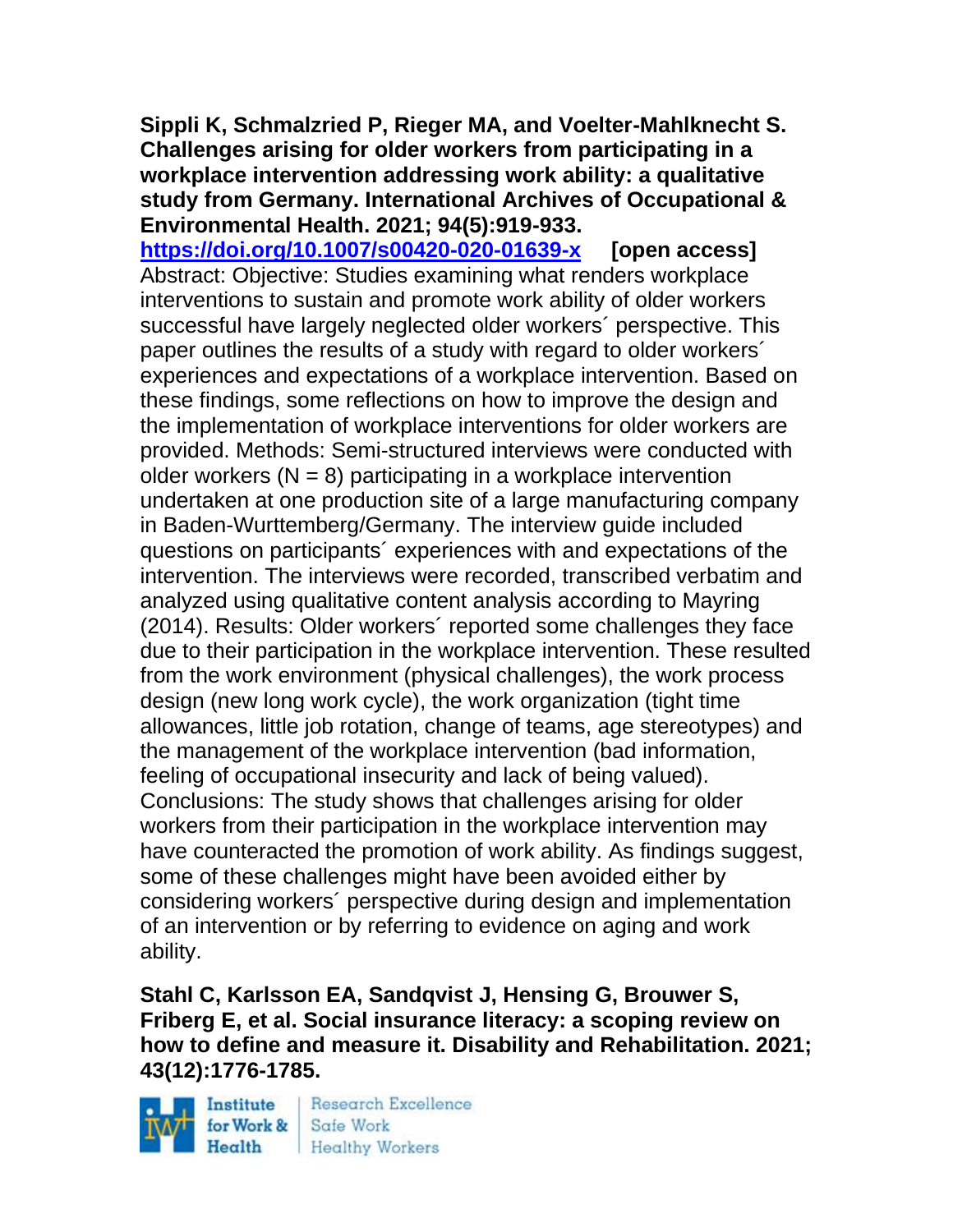## **<https://doi.org/10.1080/09638288.2019.1672111>**

Abstract: PURPOSE: Sickness insurance and workers' compensation systems decide on peoples' eligibility for benefits, and are commonly based on medical certificates and assessments of work ability. Systems differ in the extent to which they preserve clients' dignity and right to fair assessments. In this article, we define a new concept for studying interactions between individuals and systems: social insurance literacy, which concerns how well people understand the different procedures and regulations in social insurance systems, and how well systems communicate with clients in order to help them understand the system. METHODS: The concept was defined through a scoping literature review of related concepts, a conceptual re-analysis in relation to the social insurance field, and a following workshop. RESULTS: Five related concepts were reviewed for definitions and operationalizations: health literacy, financial/economic literacy, legal capability/ability, social security literacy, and insurance literacy. CONCLUSIONS: Social insurance literacy is defined as the extent to which individuals can obtain, understand and act on information in a social insurance system, related to the comprehensibility of the information provided by the system. This definition is rooted in theories from sociology, social medicine and public health. In the next step, a measure for the concept will be developed based on this review. Implications for rehabilitation Social insurance literacy is a new concept that is based on theories in sociology, social medicine and public health. It provides conceptual orientation for analyzing factors that may influence different outcomes of peoples' contacts with social insurance systems. The concept is of relevance for rehabilitation professionals since it focuses on how interactions between individuals and systems can influence the rehabilitation process. The study will in the next step develop a measure of social insurance literacy which will have practical applications for rehabilitation professionals

**Wang DD, O'Neill WW, Zervos MJ, McKinnon JE, Allard D, Alangaden GJ, et al. Association between implementation of a universal face mask policy for healthcare workers in a health care system and SARS-COV-2 positivity testing rate in healthcare workers. Journal of Occupational & Environmental Medicine. 2021; 63(6):476-481.** 

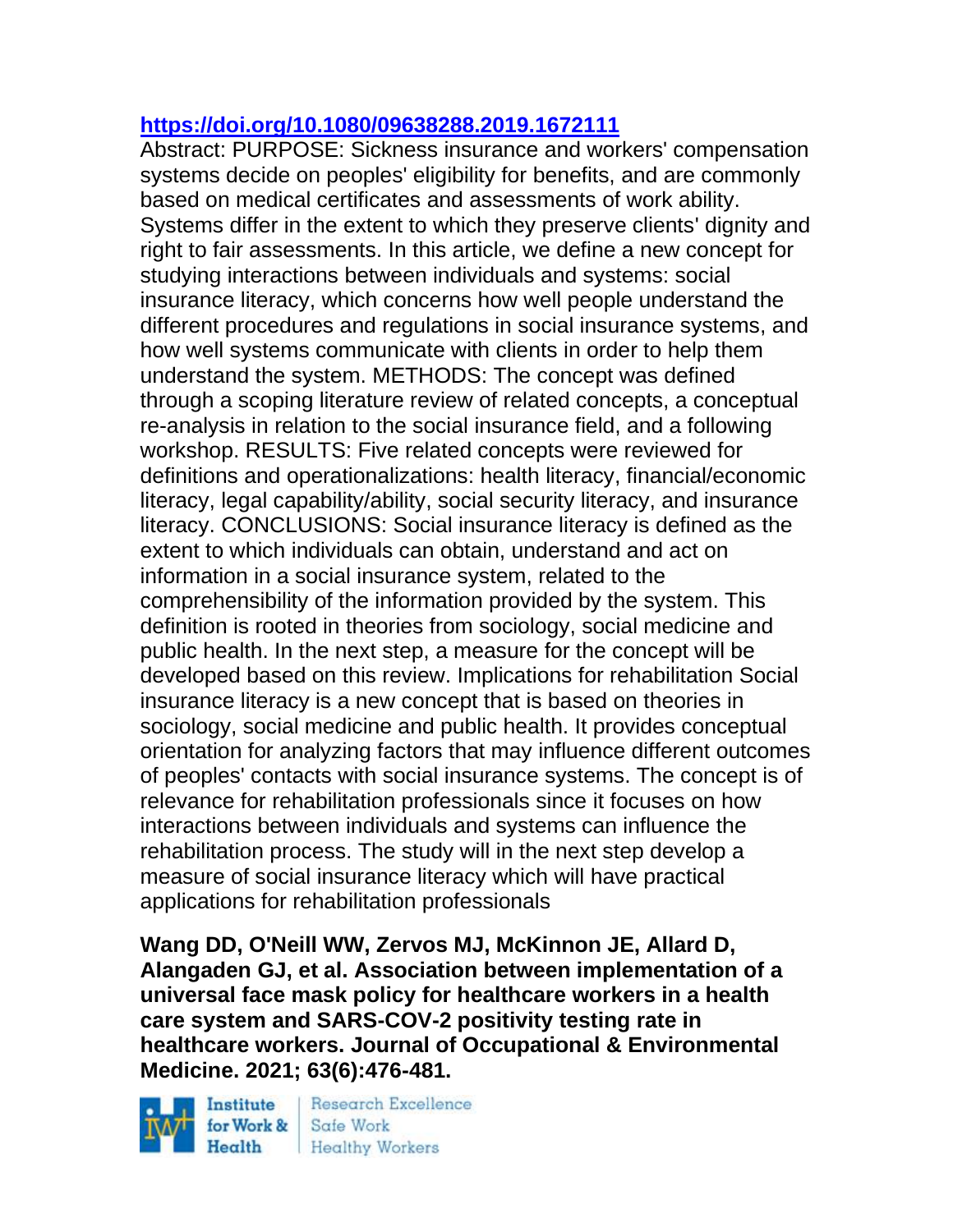**<https://doi.org/10.1097/JOM.0000000000002174> [open access]** Abstract: Objective: Examine the effect of a universal facemask policy for healthcare workers (HCW) and incidence of severe acute respiratory syndrome coronavirus 2 (SARS-CoV-2) positivity. Methods: Daily number of symptomatic HCW tested, SARS-CoV-2 positivity rates, and HCW job-descriptions were collected pre and post Universal HCW facemask policy (March 26, 2020). Multiple change point regression was used to model positive-test-rate data. SARS-CoV-2 testing and positivity rates were compared for preintervention, transition, post-intervention, and follow-up periods. Results: Between March 12 and August 10, 2020, 19.2% of HCW were symptomatic for COVID-19 and underwent SARS-CoV-2 testing. A single change point was identified ~March 28-30 (95% probability). Before the change point, the odds of a tested HCW having a positive result doubled every 4.5 to 7.5 days. Post-changepoint, the odds of a tested HCW having a positive result halved every 10.5 to 13.5 days. Conclusions: Universal facemasks were associated with reducing HCW's risk of acquiring COVID-19

### **Zhang Y, ElGhaziri M, Siddique S, Gore R, Kurowski A, Nobrega S, et al. Emotional labor and depressive symptoms among healthcare workers: the role of sleep. Workplace Health & Safety. 2021; 69(8):383-393.**

## **<https://doi.org/10.1177/21650799211014768>**

Abstract: Background: Depression is the second leading cause of disability worldwide. Health care workers report a higher prevalence of depressive symptoms than the general population. Emotional labor has contributed to poor health and work outcomes. However, the mechanism for the potential association between emotional labor and depressive symptoms has not been well studied. This study examines the relationship between emotional labor and depressive symptoms and whether sleep plays a role in explaining this relationship. Methods: In 2018, health care workers ( $n = 1,060$ ) from five public sector facilities in the northeast United States participated in this cross-sectional survey. The survey included questions on participants' surface-acting emotional labor (masking one's feelings at work), depressive symptoms, sleep duration and disturbances, and socio-demographic characteristics. Multivariable linear and Poisson regression modeling were used to examine associations among